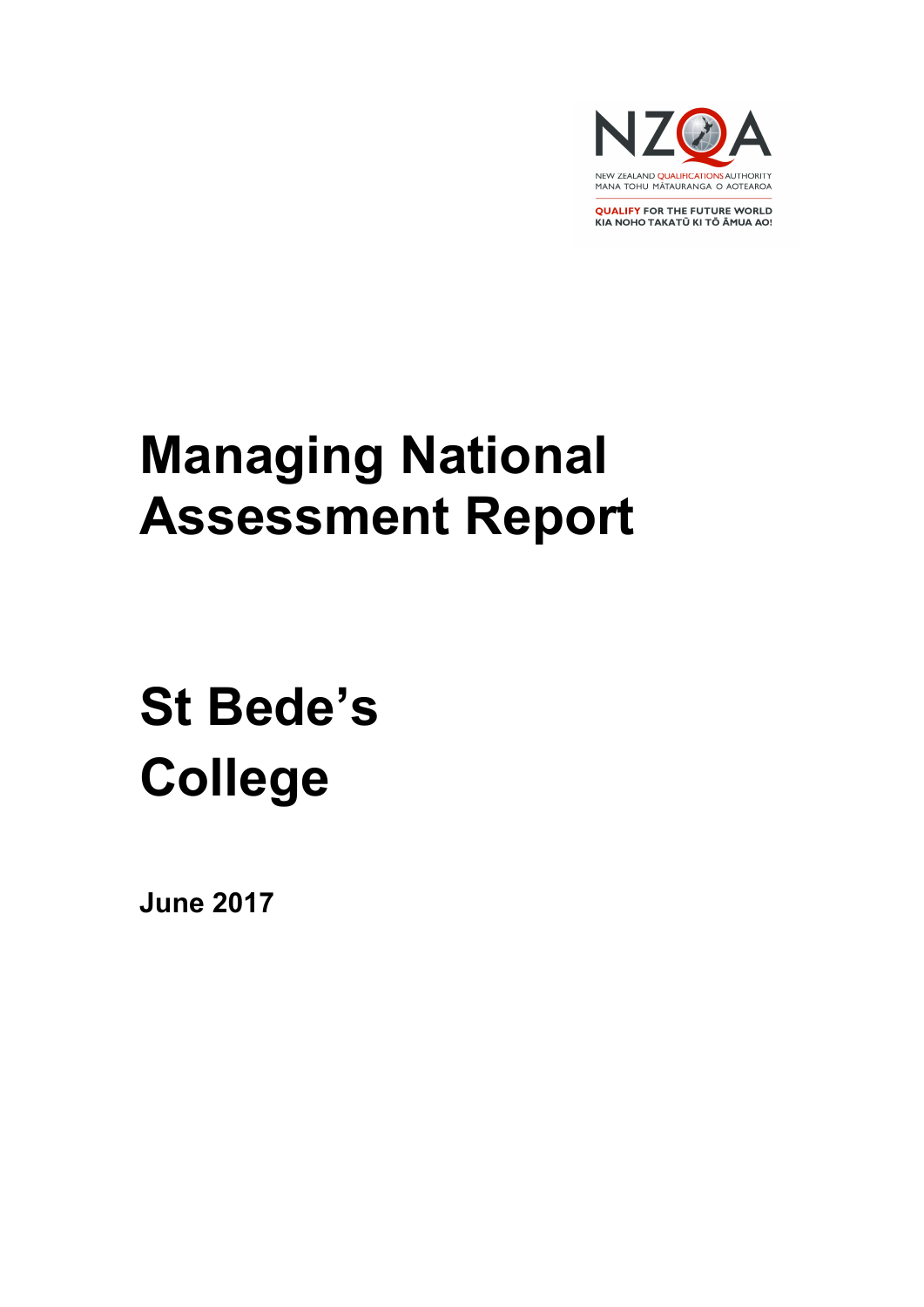# What this report is about

This report summarises NZQA's review of how effectively St Bede's College:

- has addressed issues identified through NZQA's Managing National Assessment review and through the school's own internal review
- manages assessment practice for national qualifications
- manages internal and external moderation
- makes use of and manages assessment-related data
- maintains the currency of assessment policy and procedures, and communicates them to staff, students and families.

The summary section evaluates the school's overall effectiveness and provides a broad overview of the review's key findings for all readers. The remaining sections provide detail of these findings for school managers.

# Why we review how schools are managing national assessment

The purpose of a Managing National Assessment review is:

- to confirm that schools are meeting the requirements of the Consent to Assess Against Standards on the Directory of Assessment Standards Rules 2011 (CAAS) and its Guidelines (CAAS Guidelines) in order to maintain their consent to assess, in combination with the most recent Education Review Office report and;
- to help schools achieve valid, fair, accurate and consistent internal assessment according to the requirements of the Assessment (including Examination) Rules for Schools with Consent to Assess 2017 (Assessment Rules).

## What are possible outcomes

Outcomes may include NZQA:

- requiring action from the school where an issue is identified that significantly impacts on the school meeting the requirements of their Consent to Assess
- agreeing action with the school where an issue has been identified that could become significant if not addressed
- making suggestions for the school to consider to enhance good assessment practice.

# What this review includes

The review has three components:

- The annual external moderation of the school's internal assessment.
- A check on specific aspects of assessment systems on an annual basis.
- A check on the school's assessment systems at least once every four years.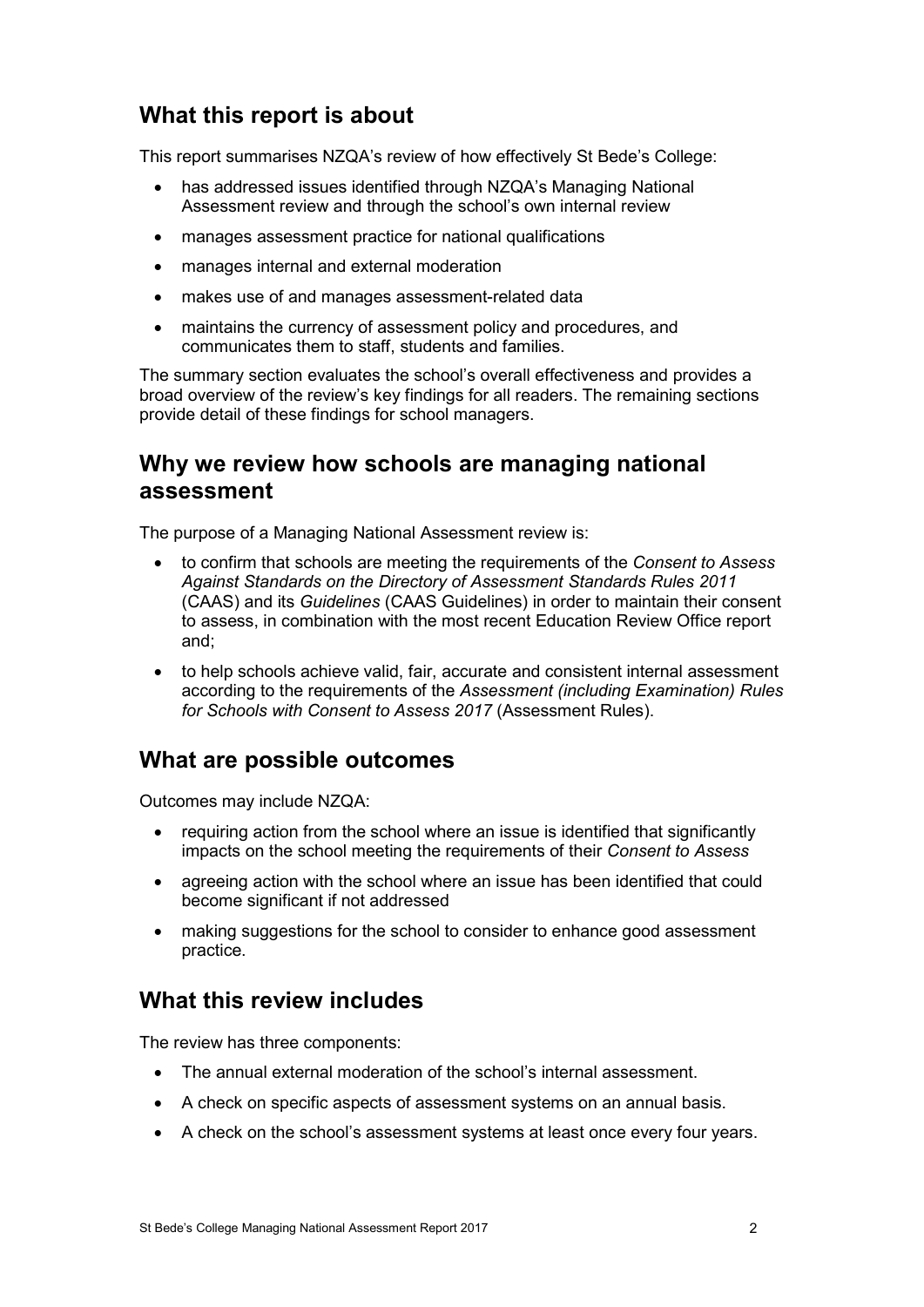# How we conducted this review

The review includes examination of documentation from a range of sources and interviewing key stakeholders.

Prior to the visit the school provided the following documents:

- information on their actions and self-review since the last Managing National Assessment report
- St Bede's College National Qualifications Framework Faculty Policies and Procedures 2017 (Students and Parents' Handbook)
- St Bede's College National Qualifications Framework Faculty Policies and Procedures 2017, (Staff Handbook)
- St Bede's Curriculum Policy, NCEA Analysis 2016, Analysis of Variance 2016, Data Team Report May 2017, Moderation Report 2016, St Bede's College Quality Review Cycle Faculty, Internal Faculty Evaluation 2017 - 2019, Assistant House Tutor 'Learning' Job Description 2017
- Referencing Your Work student quide
- a sample of course outlines and teaching year plans for Years 11, 12 and 13.

The School Relationship Manager met with the Principal's Nominee, Curriculum Assistant, Deputy Rector Teaching and Learning, Learning Support/SENCOs, four students and Heads of Faculty for the Arts, Languages, Religious Education, Sciences, Social Sciences, Technology and Visual Arts.

There was a report-back session with the Rector, Senior Management Team and Principal's Nominee at the end of the review visit to highlight good practice and areas for improvement, with suggested strategies, next steps and to agree on any action required.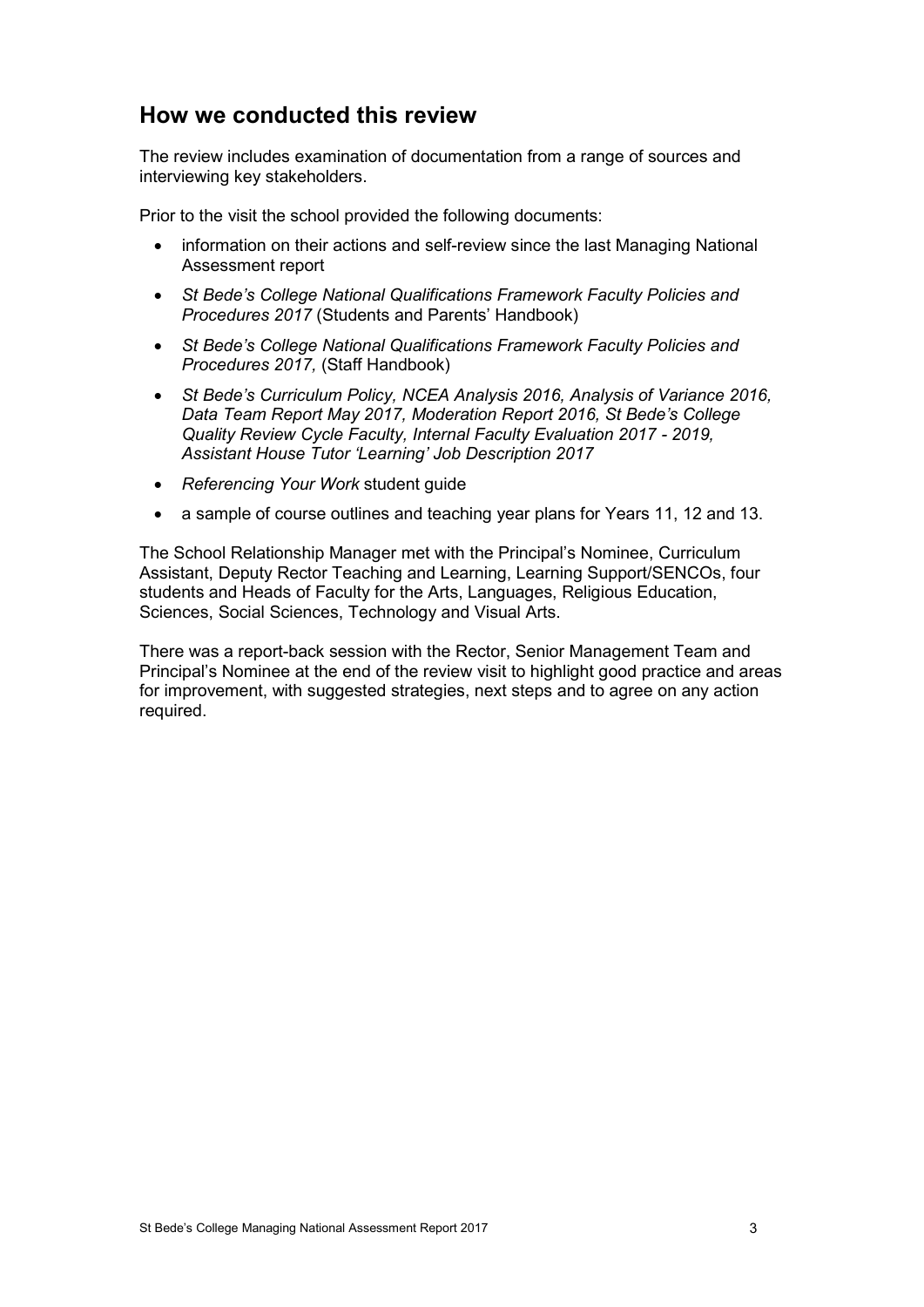# SUMMARY

## St Bede's College

# 15 June 2017

#### Consent to assess confirmed

This review found that the school is meeting the requirements of the Consent to Assess Against Standards on the Directory of Assessment Standards Rules 2011. No significant issues with the school's management of national assessment were found. The school's own review mechanisms allow them to identify and respond to issues. Therefore, it is anticipated that the next Managing National Assessment review will be conducted within four years.

#### What the school is doing well

St Bede's College demonstrates an effective culture of collaborative self-review and continuous improvement. This ensures credible assessment practices and that the flexibility of the NCEA assessment model is fully utilised to meet student needs.

Consistent school-wide ownership of effective assessment practice was evident during the review. The school has developed flexible assessment programmes that maximise opportunities for student engagement and success. This is reflected in continued improvement of student achievement. Teachers described a range of approaches used to individualise, and gather evidence of students' achievement, to allow students to present their best evidence for assessment. The college has recently extended vocational pathways through alternative courses and the use of external providers.

Embedded and clearly understood internal moderation processes are evident in the consistent practice identified during the review. The Principal's Nominee monitors the process to ensure that only credible results are reported to NZQA. Robust internal moderation practice is reflected in the school's improving agreement rate between teachers and external moderators. The outcomes of external moderation are documented, and action plans are developed and monitored when issues are identified.

Comprehensive data analysis and the increasing use of student voice enables the college to reflect on course and programme design. An effective Target Forward mentor system ensures achievement progress for each NCEA student is monitored and tracked effectively. Literacy and numeracy are actively targeted to ensure qualifications can be attained. The reporting of results is complete and accurate.

Effective communication has enabled senior management and teachers to take ownership of the assessment systems in the college. In-depth discussion through scheduled meetings on assessment issues facilitates the effective review, resolution of issues and implementation of changes to improve assessment practices. This discussion also facilitates school-wide understanding and consistency of practice.

Assessment practice is pro-actively managed by the Principal's Nominee who leads discussion on best practice. There are high expectations of staff. The Principal's Nominee, with the Deputy Rector Teaching and Learning, have developed a robust assessment review process based on reflective practice and the effective use of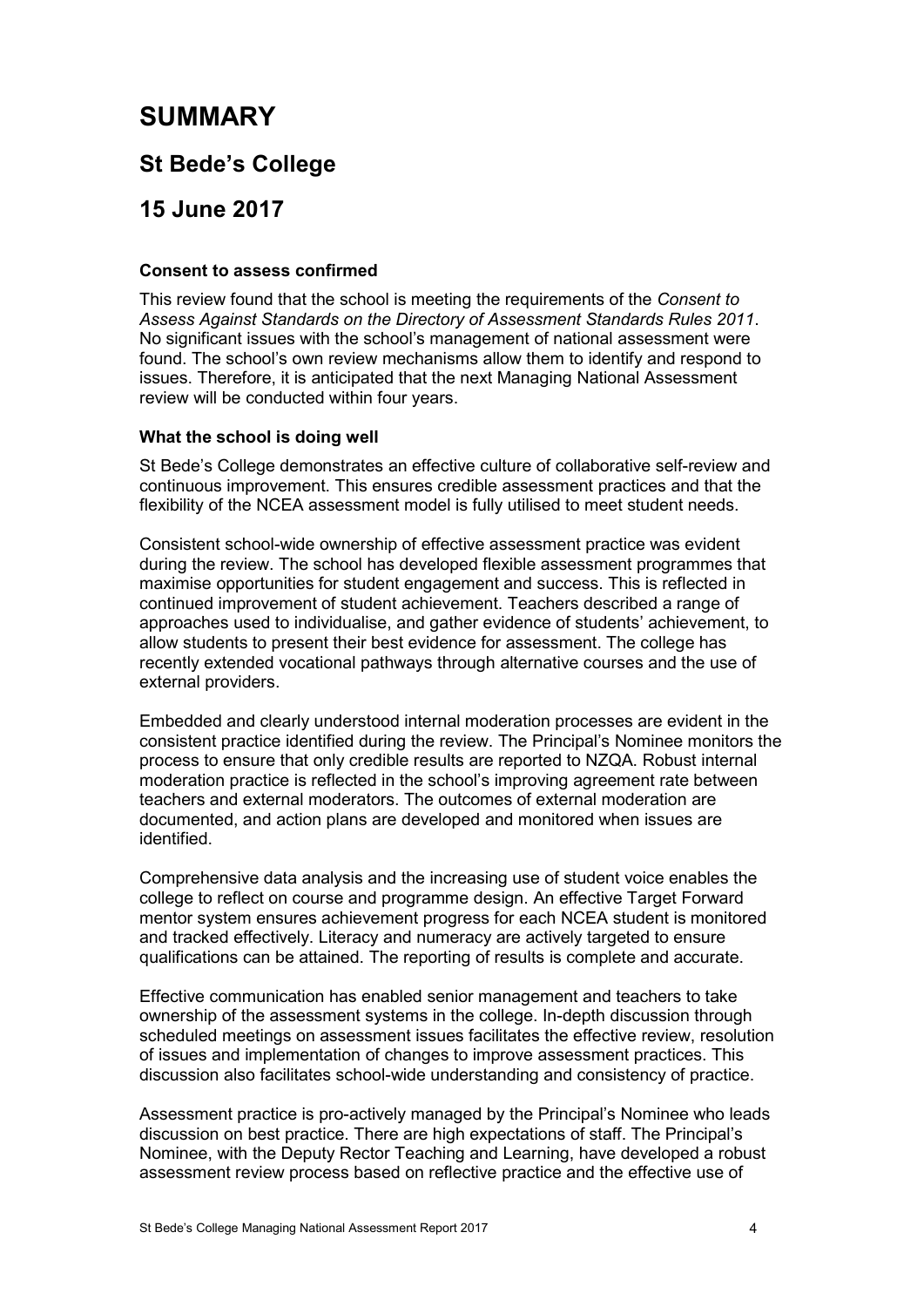data. The Curriculum Assistant provides valuable assistance with data management. The Rector and Senior Management Team are supportive and work collaboratively to help students achieve.

#### Areas for improvement

There are assessment procedures that need strengthening to reflect current practices. As outlined in the report, student privacy must be preserved when publishing and checking results and using student work as exemplars.

To clarify information for students, parents and teachers, personal circumstances beyond a student's control are to be included in the missed and late assessment section, and revised in the handbooks.

To assure senior management that all results reported to NZQA are quality assured, the audit of the completion of internal moderation processes must include the faculty not currently being annually monitored.

#### Agreed action

The school agreed that the following actions will improve the quality of their assessment systems. These are:

- ensure all teachers maintain student privacy when verifying results and using student work as exemplars
- strengthen the monitoring of internal moderation through reconciling internal moderation documentation with actual practice for all faculties
- make the suggested change in the student and staff handbooks, as outlined.

Kay Wilson Manager School Quality Assurance and Liaison

4 August 2017

NZQA 0800 697 296 www.nzqa.govt.nz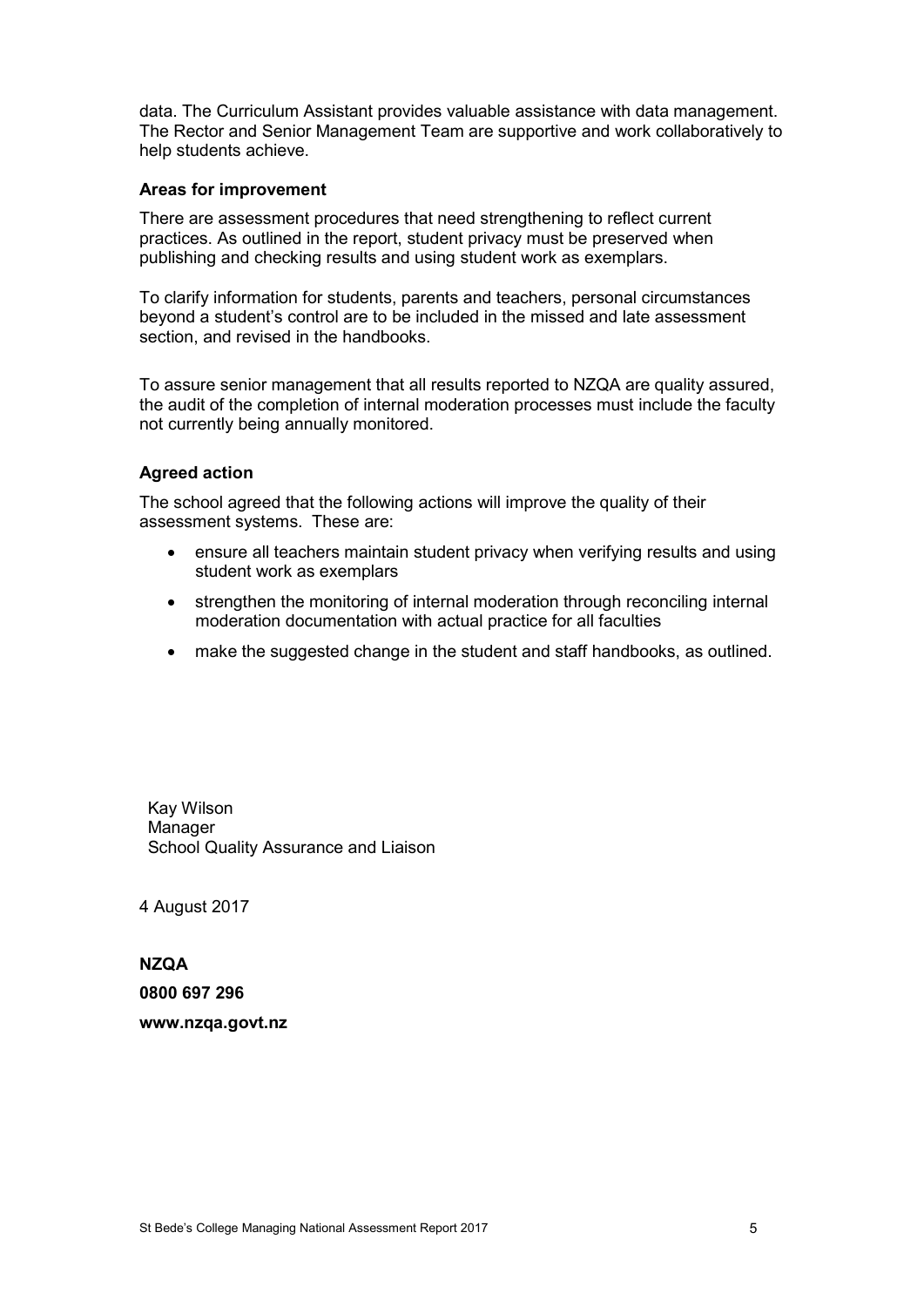# FINDINGS OF THIS REVIEW

## How effectively has the school responded to external and internal review?

#### External review

Evidence found that external review actions have been appropriately and effectively addressed. (CAAS Guidelines 2.6iv, 3v)

#### No Action Items from 28 and 29 September 2013 Managing National Assessment Report

Response to external moderation outcomes Heads of Faculty discuss feedback and action plans, as required, with the Principal Nominee, and attest to the completion of any identified actions in the annual quality review cycle document. Responses to issues identified in external moderation reports are documented for all faculties on the External Moderation Report response form. The Principal's Nominee documents actions, monitors that agreed actions are completed and produces an annual moderation summary report for the Rector and Board of Trustees. Teachers are supported to improve practice, including the provision of professional development, as appropriate. The college's robust moderation processes have resulted in a continuously improving agreement rate between teachers and external moderators.

#### Internal review

Evidence found that the school is effectively using its self-review and evaluation processes to identify areas for on-going improvement in assessment practice and procedures, which are then actioned. (CAAS Guidelines 3iv)

A strong culture of self-review exists within St Bede's College. This focus on the evaluation of school-wide effectiveness and continuous improvement promotes collegial ownership of best practice in learning and assessment. A number of initiatives that reflect the school's strategic direction of positive achievement outcomes for students and robust quality assurance have been instigated or strengthened in response to identified issues or improvements in current practice. These developments include:

#### Meeting the needs of all students

The school effectively meets the needs of students through:

- review of curriculum design, involving professional reflection, and an internal evaluation of each faculty, informed by stakeholders' voice, to ensure assessment programmes are responsive to student need and optimise learning
- in-depth interrogation of school-wide student achievement to inform strategic goals and actions
- class profiling and reflection on teaching practice, supporting more effective teaching and flexible assessments
- supporting faculties to undertake Spirals of Inquiry to improve student achievement prior to their NCEA years
- utilising student voice to inform course design, allowing teachers to develop programmes and assessment that engage students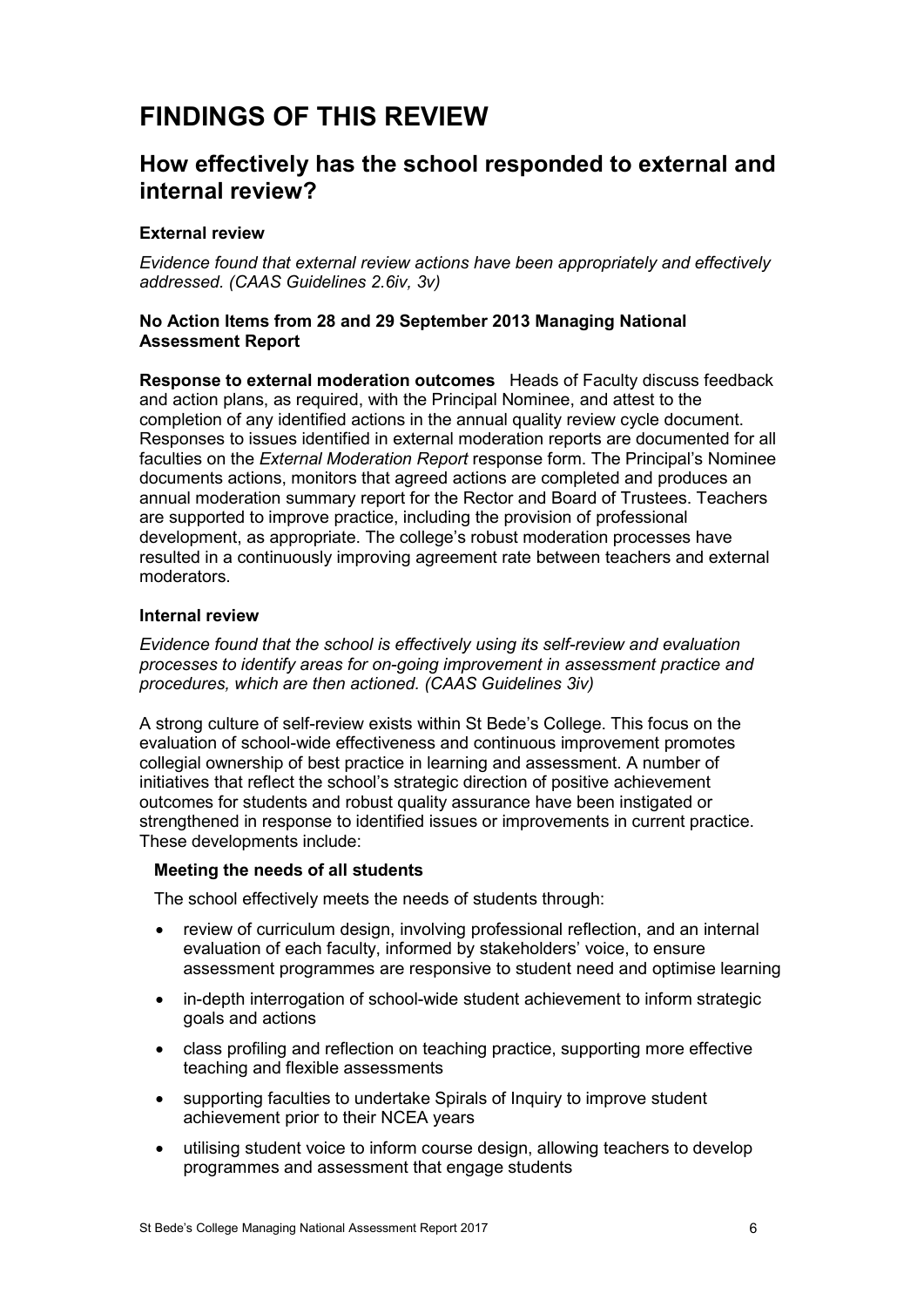- a collaborative pilot across three faculties exploring assessment beyond timebound written tasks
- supporting staff to use a range of evidence-gathering modes to cater for diverse needs of special assessment students
- appointing Assistant House Tutors to liaise and facilitate mentoring of NCEA students into appropriate learning pathways
- comprehensive evidence-based tracking to monitor student achievement progress, and implementing effective interventions
- varied school-wide targeted interventions to address identified deficiencies in literacy.

#### Sustaining quality assurance procedures

The school has developed practices to ensure the reporting of credible results, such as:

- undertaking a quality assurance review, which provides an annual check of each faculty, involving programme planning and delivery, student achievement and assessment procedures
- providing clarity on authenticity and appeals across the school, informed by the register documenting patterns of concern, supported by the Referencing Your Work publication
- the development of policies and procedures on e-learning and the management of digital evidence.

The college is committed to acting on the results of self-review. Robust discussion of best assessment practice, strong leadership and close monitoring of individual student progress has embedded effective NCEA practice, and contributed to the school enjoying consistently high levels of NCEA student achievement and effectively meeting student needs.

#### No action required

No issues with the school's response to NZQA external reviews and/or its self-review of assessment systems and practice were identified during this review.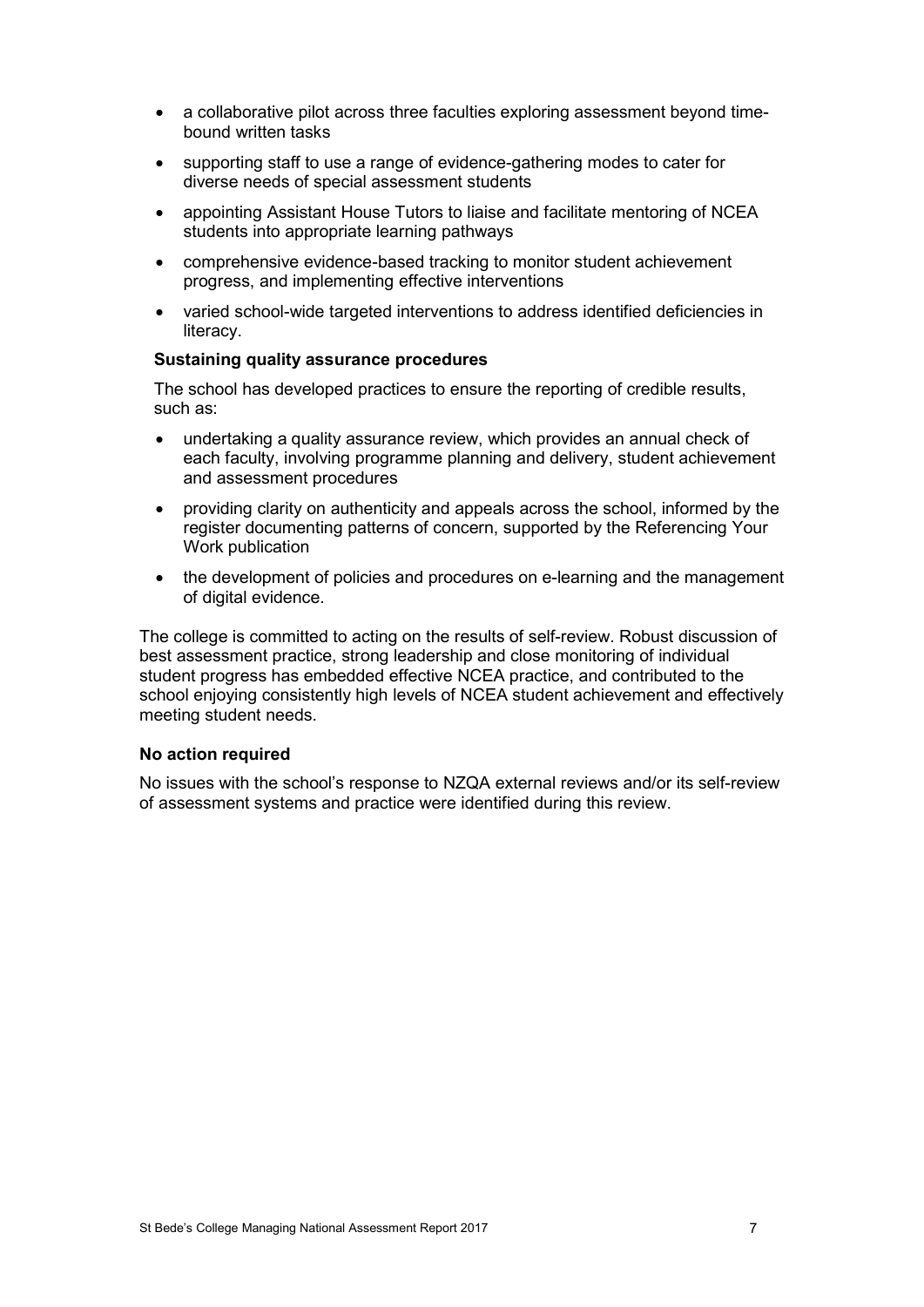# How effectively does the school's assessment practice meet the needs of its students?

Evidence found that assessment practice is meeting student needs. (CAAS Guidelines 2.5v-vii, 2.6 I & ii and Assessment (including Examination) Rules for Schools with Consent to Assess 2017 5.5)

#### St Bede's College has effective processes and procedures for meeting the needs of their students by:

- differentiating and individualising assessment programmes and, in some subjects, offering optional standards and multilevel classes
- identifying and supporting students at risk of not meeting the literacy or numeracy requirements of NCEA or University Entrance
- supporting staff to use multiple modes of assessment, including portfolios, digital, verbal and video recording, and gathering naturally occurring evidence over time
- using feedback and feedforward information to assist students to present their best evidence
- where appropriate, assessing students when they are ready
- extending the school's capacity to provide a wide range of academic and vocational assessment opportunities through Te Aho o Te Kura Pounamu, NetNZ, STAR, Gateway and trade academies
- ensuring that students who need special assessment conditions are identified, staff are well informed of student entitlements, and support is resourced appropriately.

#### St Bede's College has effective processes and procedures for:

- assisting students to present authentic work for assessment and recording the outcomes of any investigations to identify patterns
- ensuring credible assessment through consistent school-wide assessment practice on missed and late work, extensions, resubmissions, further assessment opportunities and appeals
- reporting Not Achieved for proven breaches of authenticity and where students have had an adequate assessment opportunity but have not submitted work
- assuring valid, verifiable and standard-specific evidence for derived and emergency grades
- efficiently managing NZQA external examinations.

Strengthened evidence gathering to meet diverse needs of students As part of its self-review process, the school identified barriers for special assessment conditions students in presenting their best evidence for assessment in time bound written tasks. Students identified that the gathering of oral and performance evidence improved their confidence and optimised their achievement. As a consequence of student input, the most appropriate mode is adopted for individual students, where possible. Digital assessment options are being trialled with junior students identified as future special assessment candidates, in readiness for their NCEA years.

Meeting the requirements of the Privacy Act 1993 The requirements of the Privacy Act 1993, as stated in the college's National Qualifications Framework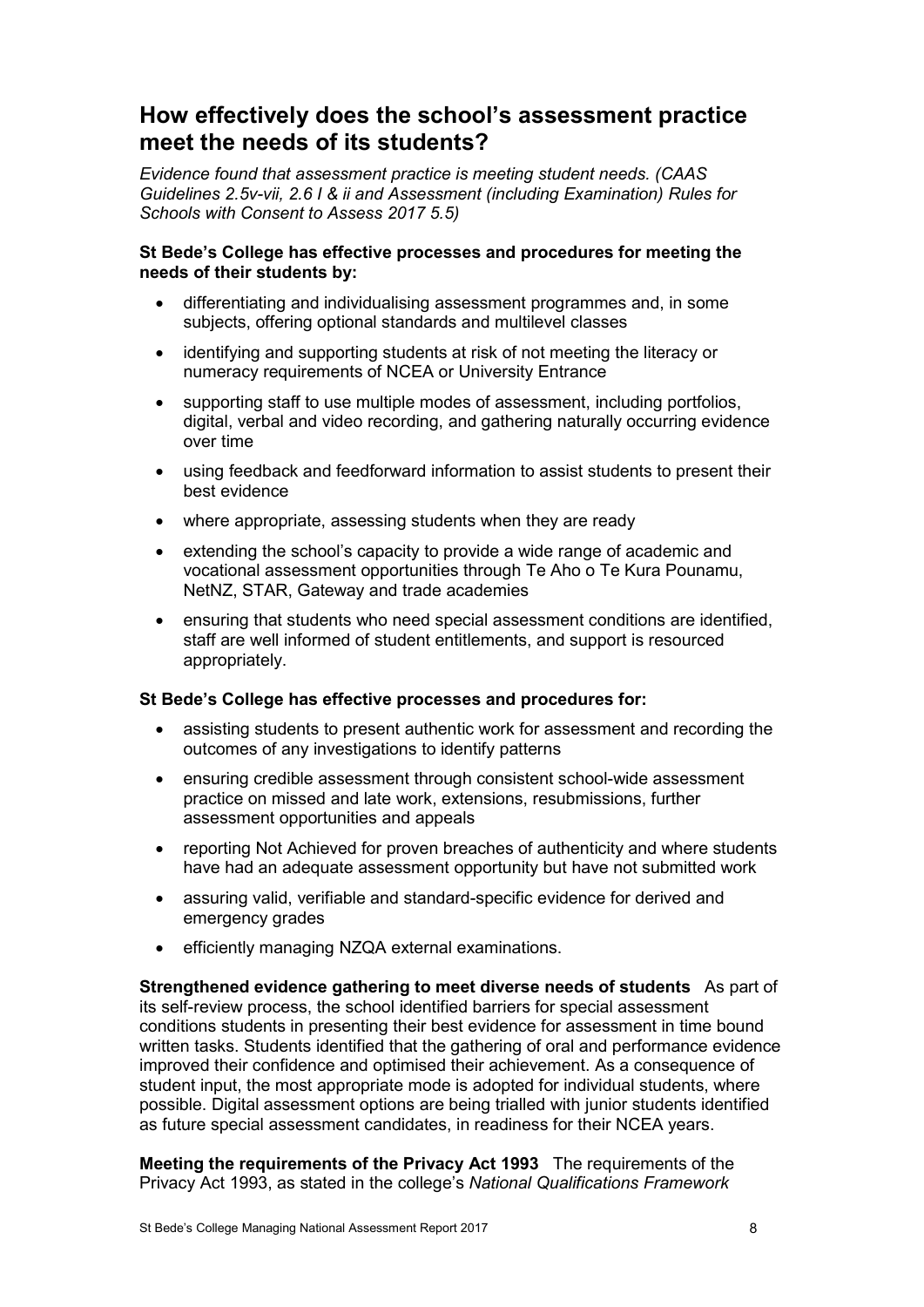Faculty Policies and Procedures staff document are not being consistently applied by all teachers. Students interviewed indicated that some results had been shared with other students. Teachers identified that while the individual's identity was kept private when student work was used as exemplar material, the student's permission was not always sought. Teachers must ensure that student results are not to be published publicly and the signed consent of the student is obtained prior to using student work as exemplar material.

#### Agreed action

NZQA and senior management agree on the following action to improve the management of assessment for national qualifications. Senior management undertakes to:

 ensure all teachers maintain student privacy when verifying results and using student work as exemplars.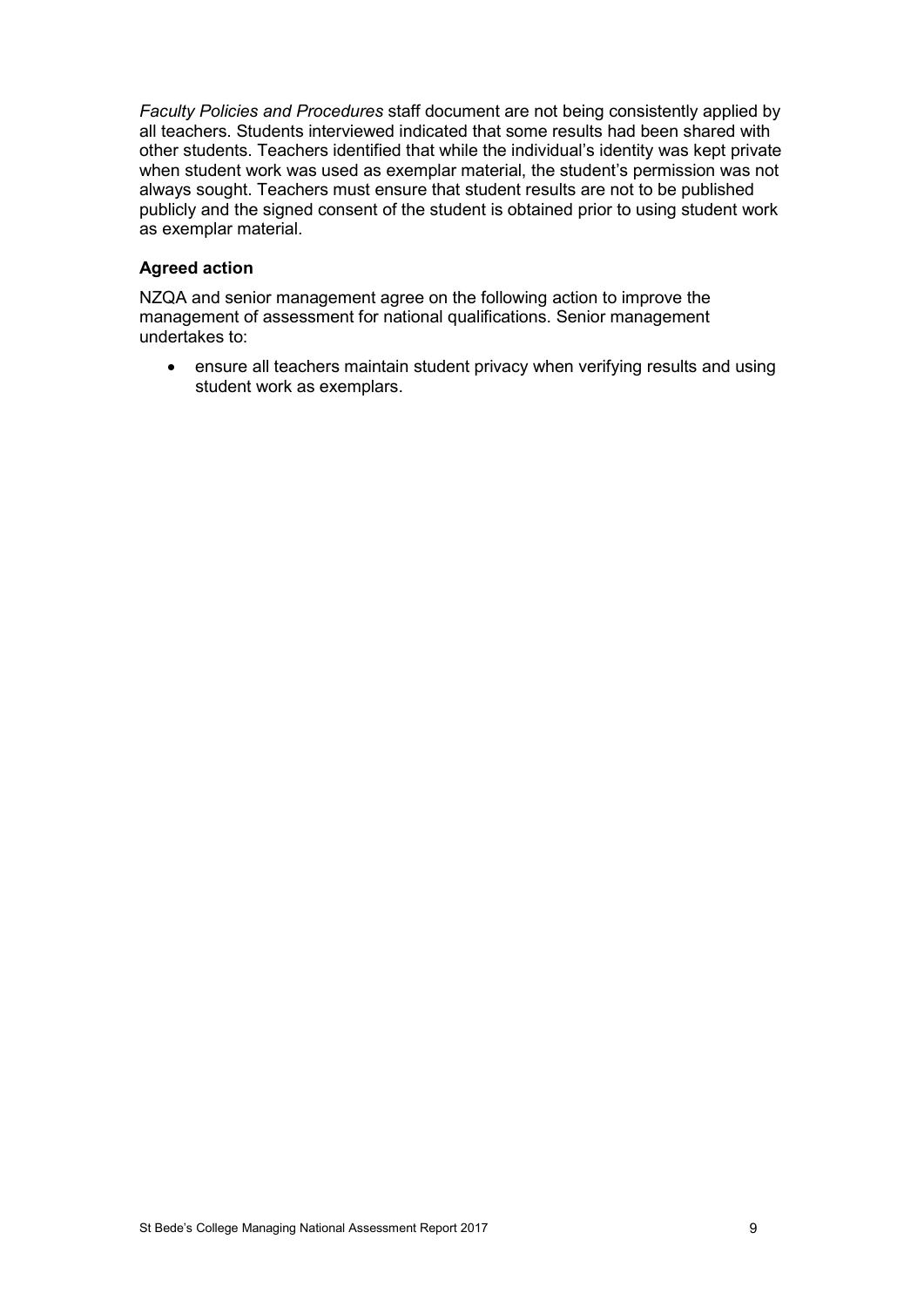# How effectively does the school's internal and external moderation assure assessment quality?

Evidence found that internal and external moderation are ensuring assessment quality. (CAAS Guidelines 2.6iii & vi, and Assessment (including Examination) Rules for Schools with Consent to Assess 2017 6.4b)

#### St Bede's College has effective processes and procedures for managing internal moderation by:

- ensuring assessment activities are appropriate for the standard by having modified or new assessments critiqued by another teacher prior to use
- verifying grade judgements of purposefully selected samples of student work, using a panel marking process, and subject specialists within and outside the school
- requiring teachers to submit completed internal moderation cover sheets to the Principal's Nominee to confirm internal moderation has occurred, prior to reporting results to NZQA
- reviewing faculty moderation processes during the annual quality assurance review cycle
- keeping benchmark exemplars and verification notes to inform future assessment decisions.

#### St Bede's College has effective processes and procedures for managing external moderation by:

- storing assessment materials and student work for all internally assessed standards to ensure samples are available for external moderation
- reporting external moderation feedback and actions to the Rector and Board of Trustees.

Strengthening audit of internal moderation processes An effective process exists to audit the completion of internal moderation. This involves the Principal's Nominee monitoring a faculty log of moderation meetings and the minutes of those meetings, in conjunction with attendance and documentation by the Principal's Nominee at randomly selected moderation meetings. Evidence was provided that this audit occurs for all but one faculty. Strengthening this process by annually auditing all faculties to ensure the documented moderation process reflects actual practice and to confirm school processes are followed will provide senior management with confidence that all reported results are quality assured.

Meeting Random Selection Requirements Evidence was provided that random selection of standards for external moderation needs to be clarified with the recent delegation of this responsibility to Heads of Faculties. To ensure there is no bias in the selection, a person other than the assessor of a standard should complete the random selection.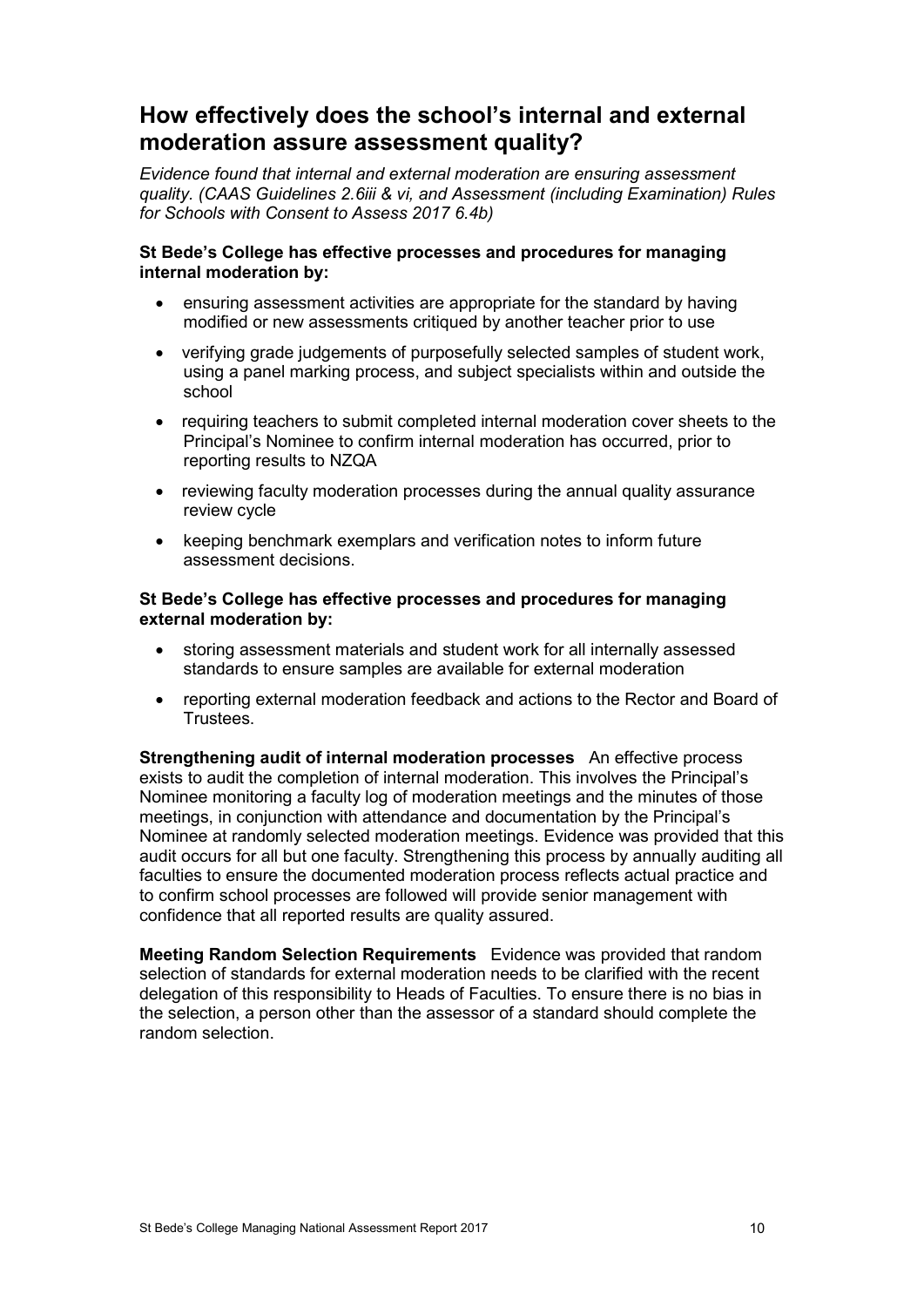#### Agreed action

NZQA and senior management agree on the following action to improve the school's internal and external moderation to assure assessment quality. Senior management undertakes to:

 strengthen the monitoring of internal moderation through reconciling internal moderation documentation with actual practice for all faculties.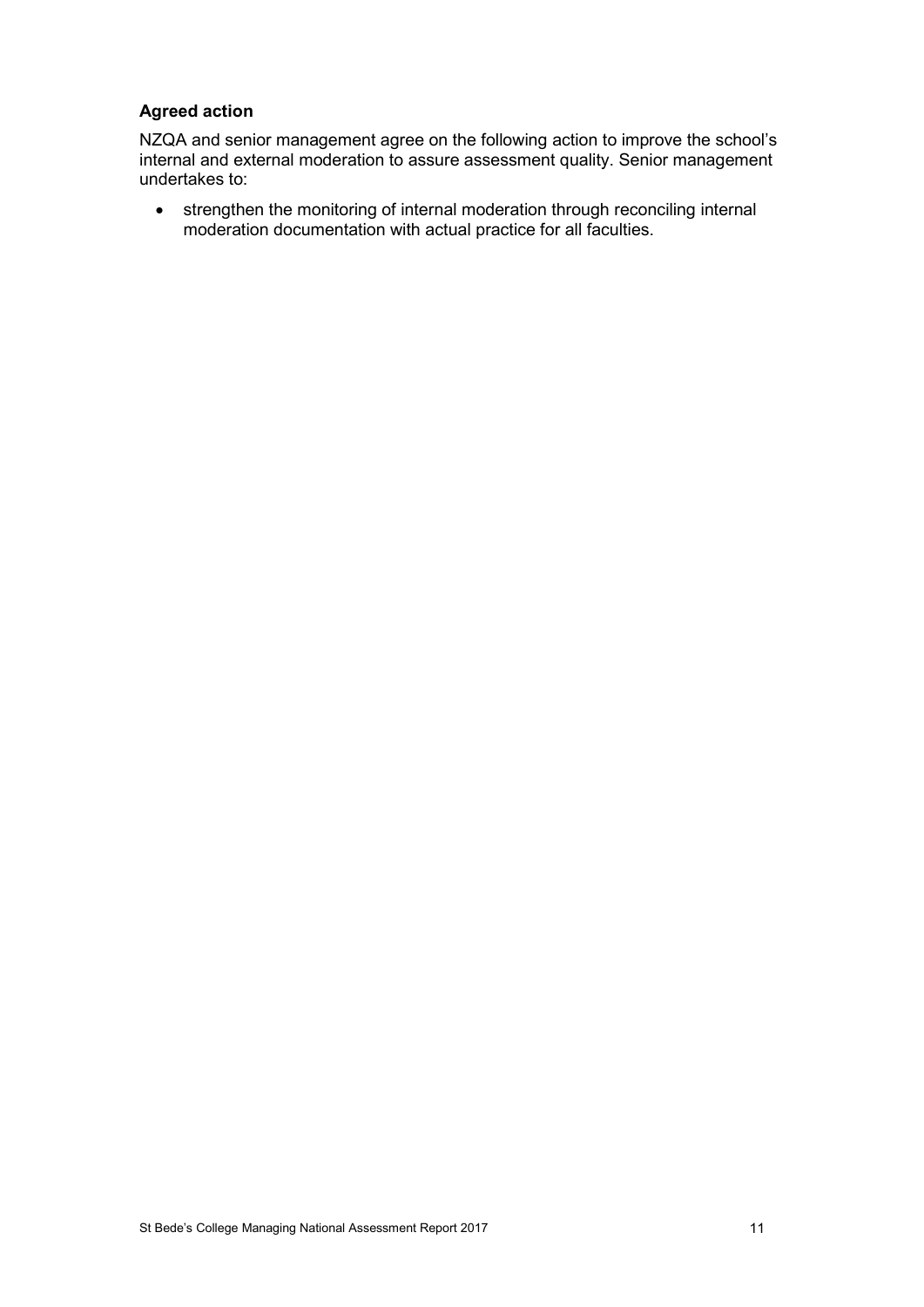# How effectively does the school manage and make use of assessment-related data?

Evidence found that data management and use supports student achievement outcomes. (CAAS Guidelines 2.6v, 2.7i-iii)

#### St Bede's College effectively:

- uses assessment-related data to support achievement outcomes for students by:
	- o enabling tutors to effectively track and monitor student progress toward NCEA qualifications, identifying learning goals, and negotiating programme changes, as appropriate
	- o identifying Year 9 and 10 students who need additional literacy support to access Level 1 when in Year 11
	- $\circ$  evaluating the effectiveness of courses and assessment programmes. including using student voice
	- o reporting to the Rector and Board of Trustees a comparative and longitudinal analysis of NCEA achievement data against set goals, identifying unexpected results and trends.
- reports accurate achievement data by:
	- o using the Key Indicators and data file submission reports to identify and resolve data errors
	- o timely reporting to NZQA of results that have been checked for accuracy
	- o actively encouraging use of the NZQA Learner login and the student management system portal for students and parents to monitor progress
	- $\circ$  reconciling reported results from external providers with a memorandum of understanding on an annual basis
	- o ensuring a low number of late entries for external examinations.

Enhanced analysis and monitoring promotes student achievement A newly formed data team has improved the use of student achievement data. Customised data reports predict NCEA achievement and inform Target Forward goals for all students. Students at risk of not achieving a qualification are identified, placed on a learning register and interventions developed with the student, parents and teachers. Comprehensive monitoring has recently been extended to all students, grouped on a needs basis, including progress towards literacy, numeracy, certificate endorsements and overall achievement. Class profiles are developed and include identified target groups within the school, such as gifted and talented, special assessment, ethnicity and boarders. The recently appointed Assistant House Tutors have a key liaison and support role in effectively using assessment data to monitor achievement with students, parents and staff.

#### No action required

No issues with the school's management and use of assessment-related data were identified during this review.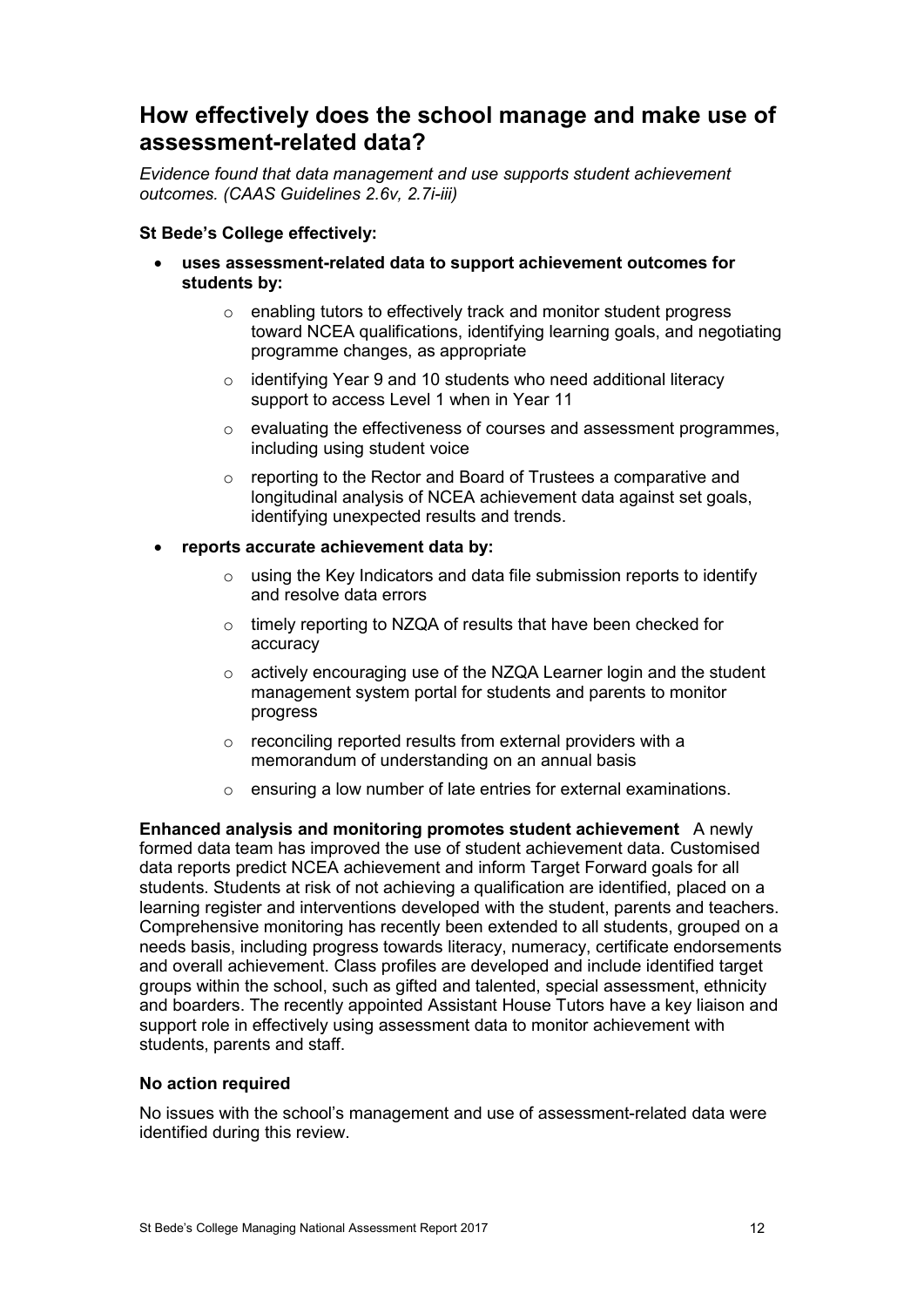# How effectively does the school's communication inform staff, and students and their families about assessment?

Evidence found that school communication ensures understanding about assessment. (CAAS Guidelines 2.4i(f), 2.4v, 2.6vii, 2.7iib)

#### St Bede's College has effective processes and procedures for:

- assisting students to manage their workloads through the annual publication of annual subject assessment plans
- ensuring students receive consistent information in outlines and assessment information for all courses they undertake
- reporting on students' progress towards qualifications, including providing online access to the information held on the school's student management system
- reviewing communications to ensure they are fit for purpose and current
- ensuring the distribution of information on financial assistance to all students.

#### St Bede's College assists common understanding of assessment practice by:

- facilitating shared ownership of assessment practice through discussion about best practice in meetings, marking panels and tutor mentoring times
- supporting teachers new to the school to understand school assessment procedures though an induction programme.

Clear communication of assessment practice and NCEA information Effective communication has enabled senior management and teachers to take ownership of the assessment systems in the school. A variety of written, digital and face-to-face modes and forums are used to pro-actively ensure communication is accessible and understood. These include:

- issuing both physical and digital formats of the student and parent handbook
- newsletter excerpts
- annually briefing students in tailored class meetings and assemblies
- targeted presentations on topics such as authenticity, and
- NCEA information parent evening.

Students interviewed demonstrate a thorough understanding of school assessment procedures and what is needed to gain a qualification. Recently there has been increased engagement with NCEA information from the parent community. Robust communication facilitates school-wide understanding and consistency of practice.

Clarification of type of missed and late assessment The term Compassionate Consideration is used to describe the consideration given to students in the event of circumstances beyond a student's control resulting in missed or late internal assessments. While the practice addressing these situations is valid, the term may be confused with an obsolete NZQA practice. The term should be removed and these circumstances described in the missed and late section of the documentation.